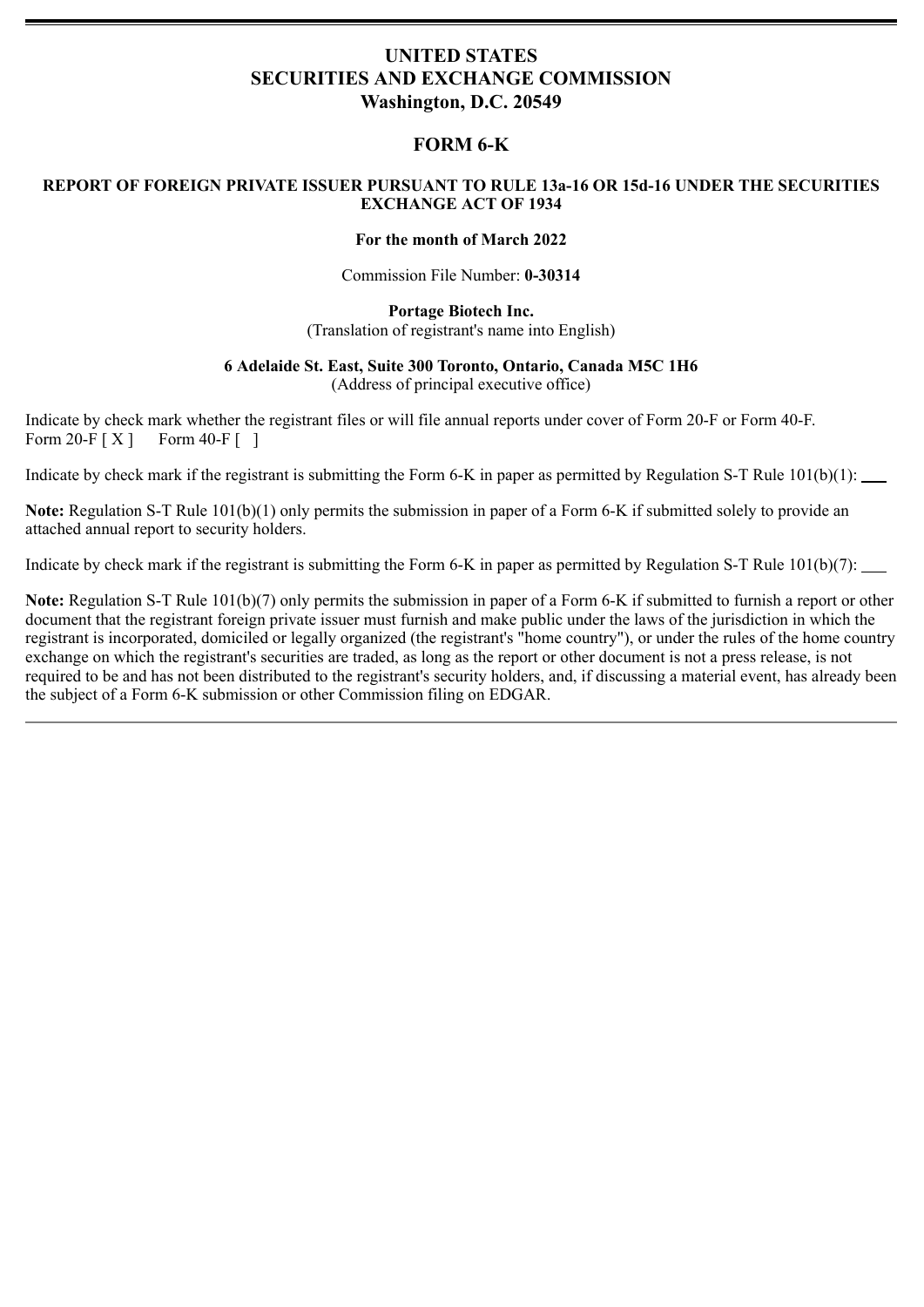## **EXHIBIT INDEX**

| <b>Exhibit Number</b> | <b>Description</b>                 |
|-----------------------|------------------------------------|
| 99.1                  | Press Release dated March 31, 2022 |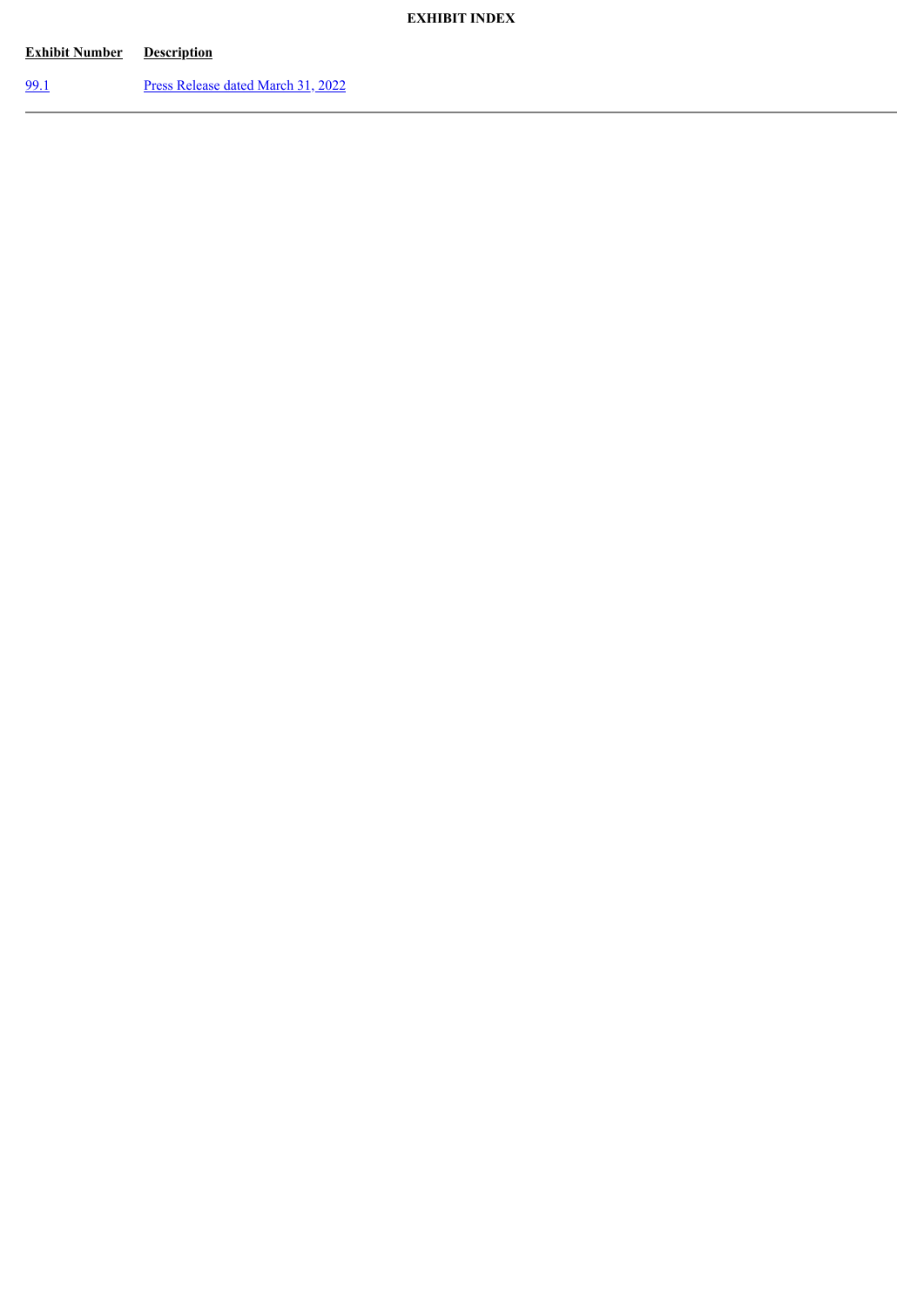## **SIGNATURES**

Pursuant to the requirements of the Securities Exchange Act of 1934, the registrant has duly caused this report to be signed on its behalf by the undersigned, thereunto duly authorized.

**Portage Biotech Inc.**

(Registrant)

Date: March 31, 2022 /s/ Ian Walters /s/ Ian Walters /s/ Ian Walters /s/ Ian Walters /s/ Ian Walters /s/ Ian Walters /s/ Ian Walters /s/ Ian Walters /s/ Ian Walters /s/ Ian Walters /s/ Ian Walters /s/ Ian Walters /s/ Ian W Ian Walters Chief Executive Officer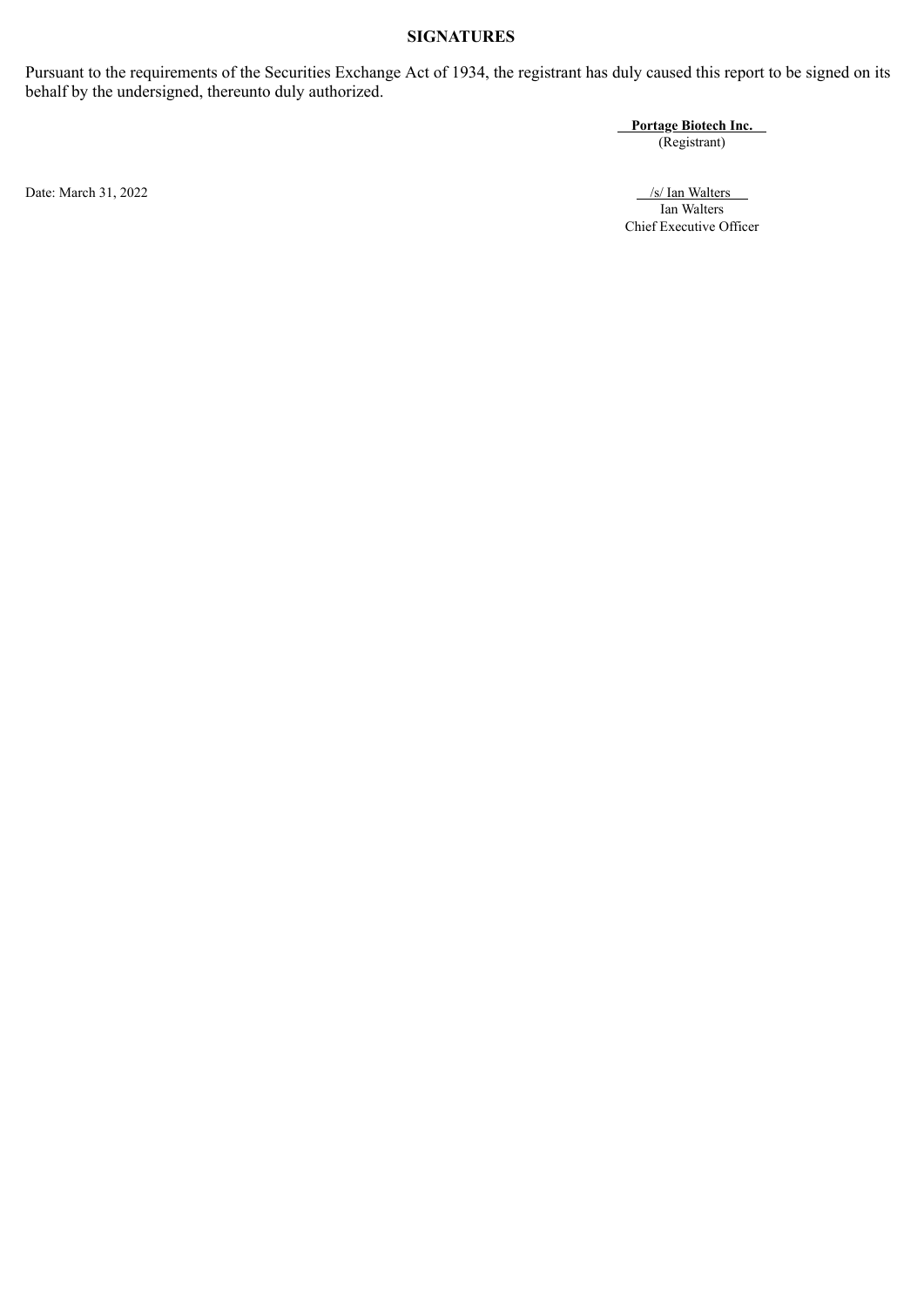## **Portage Biotech Provides Update on Clinical-Stage and Development Programs**

<span id="page-3-0"></span>*Preliminary safety data suggests lead iNKT agonists, PORT-2 and PORT-3, are well tolerated supporting continued development*

### *Company continues to work toward multiple clinical readouts in 2022*

### *Portage is accelerating studies by expanding regions and clinical sites; continued advancement of pipeline beyond iNKTs*

WESTPORT, Conn., March 31, 2022 (GLOBE NEWSWIRE) -- Portage Biotech Inc. (NASDAQ: PRTG) ("Portage" or the "Company"), a clinical-stage immuno-oncology company developing therapies to improve patient lives and increase survival by avoiding and overcoming cancer treatment resistance, today provided an update on its clinical development programs and announced its development goals for the remainder of 2022.

"We are pleased to report that as expected, Portage's invariant natural killer T cell (iNKT) agonists, PORT-2 and PORT-3, were well tolerated in initial clinical studies," said Dr. Ian Walters, chief executive officer of Portage. "We believe that robust randomized trial design approaches for both PORT-2 and PORT-3 will allow us to rapidly evaluate efficacy signals in Phase 2. With our unique drug development strategy, experienced management team, burgeoning collaborations with academic and pharma partners and financial resources secured in 2021, Portage is well prepared and funded to leverage our product engine to deliver on important clinical milestones through the end of 2023."

### **Q2-Q4 2022 Development Focus**

The Company remains focused on advancing its pipeline of novel immuno-oncology therapeutics designed to prevent and overcome cancer treatment resistance. Clinical trials were initiated in 2021 for both of Portage's lead invariant natural killer T cell (iNKT) agonist programs, PORT-2 (a liposomal formulation iNKT agonist) and PORT-3 (a nanoparticle coformulation of Portage's iNKT agonist packaged with an antigen to establish immune priming and boosting).

Preliminary Phase 1 data received to date suggests PORT-2 was well tolerated when administered as a monotherapy, with no related adverse events. This has enabled a plan to accelerate opening of the combination safety cohort with Keytruda, in parallel with the ongoing high dose monotherapy cohort. Detailed data will be submitted to congresses later this year.

With the enhanced management team, efficient organization, and financial resources obtained in 2021, Portage has decided to expand the PORT-2 study beyond the UK to accelerate clinical studies while addressing COVID-19 headwinds. The Company has hired a global clinical research organization (CRO-Parexel) and is preparing for regulatory submissions in other countries. By expanding the regions and sites contributing to the study, Portage will be enabled to accelerate enrollment in the planned Phase 2 portion of this trial.

Preliminary safety data for repeat dosing of PORT-3, a nanoparticle co-formulation of PORT-2 and NY-ESO-1 immunogenic peptides developed for the treatment of NY-ESO-1 positive solid tumors, is also favorable. The Company expects to submit data to a scientific congress for PORT-3 later this year.

#### **New Collaborations with Academic Partners to Enhance Strategic Goals**

As part of its broader research and development strategy, Portage is partnering with experts and companies that could bring additional expertise and insights to help advance the science and open new avenues for development. New collaborations include a partnership with Dr. Francis Mussai and Dr. Carmela De Santo at University of Birmingham on iNKTs. Dr. Mussai and colleagues will be analyzing samples for immune markers and helping Portage to understand both the pro-inflammatory markers induced by iNKT agonists as well as the impact on suppressive cells that can impair immune based attacks.

Portage is also initiating a second collaboration with Dr. Robert Negrin and his team at Stanford University to evaluate the use of PORT-2 with iNKT cell therapies in animals. This work will evaluate if an agonist co-administered with expanded or transformed iNKT cells can further activate the transplanted and endogenous cells inside the patient. The Stanford collaboration will also study the impact iNKT agonists have on driving an adaptive immune response and correcting the suppressive tumor microenvironment.

#### **Clinical Development Goals for the Remainder of 2022**

- Generate safety and efficacy data on all products currently in clinical trials
	- PORT-2: iNKT agonist to treat melanoma and non-small cell lung cancer (NSCLC) (Phase 1/2); initial efficacy data anticipated by the end of 2022
	- PORT-3: iNKT agonist co formulated in a nanoparticle with NY-ESO-1 peptide vaccine in tumors that express NY-ESO-1 (Phase 1/2); preliminary efficacy data in patients expected year end, going into 2023
	- PORT-1: intratumoral amphiphilic formulation, developed in collaboration with our affiliate Intensity, being evaluated as a monotherapy and in combination with Keytruda and Yervoy to treat multiple solid tumors (Phase 2); multiple readouts expected in 2H 2022
- Prepare additional compounds to enter clinical studies